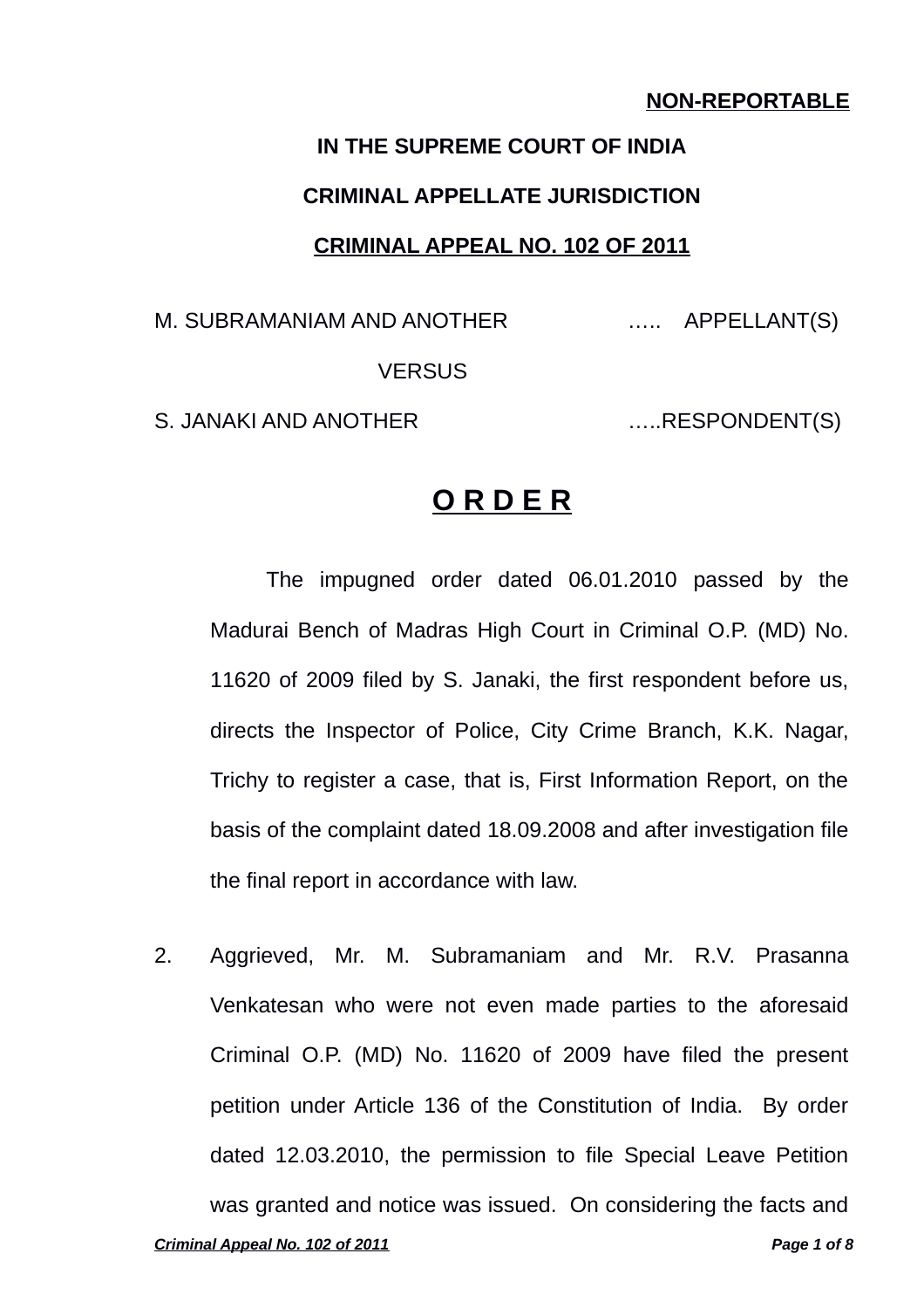assertions made, it was directed that in the meanwhile operation of the impugned judgment would be stayed.

- 3. In spite of the aforesaid stay, it appears that the Inspector of Police, City Crime Branch, K.K. Nagar, Trichy on 05.04.2010 had registered an FIR in Crime No. 7 of 2010 under Sections 403, 406, 408, 418(i), 420, 424 and 465 of the Indian Penal Code, 1860 against the two appellants and three others. During the course of the hearing before us, the appellants have produced a copy of the order dated 18.02.2019 passed by the Madurai Bench of Madras High Court in Criminal O.P. (MD) No. 5195 of 2010 and M.P.(MD) No. 1 of 2010 filed by the appellants and three others against the two respondents. By this order, the petition was partly allowed with the direction that the aforesaid case registered as Crime No. 7 of 2010 will be treated as closed. In the event of this Court dismissing the present S.L.P., the police would proceed with the investigation in Crime No. 7 of 2010 and take it to its logical conclusion by either filing charge-sheet or a final closure report as the case may be. It stands specifically directed that the police would not proceed further with the investigation till the decision of the present S.L.P.
- 4. As per the appellants, the first respondent was one of the trustees in ADS Educational Trust which was founded in 1985 for the *Criminal Appeal No. 102 of 2011 Page 2 of 8*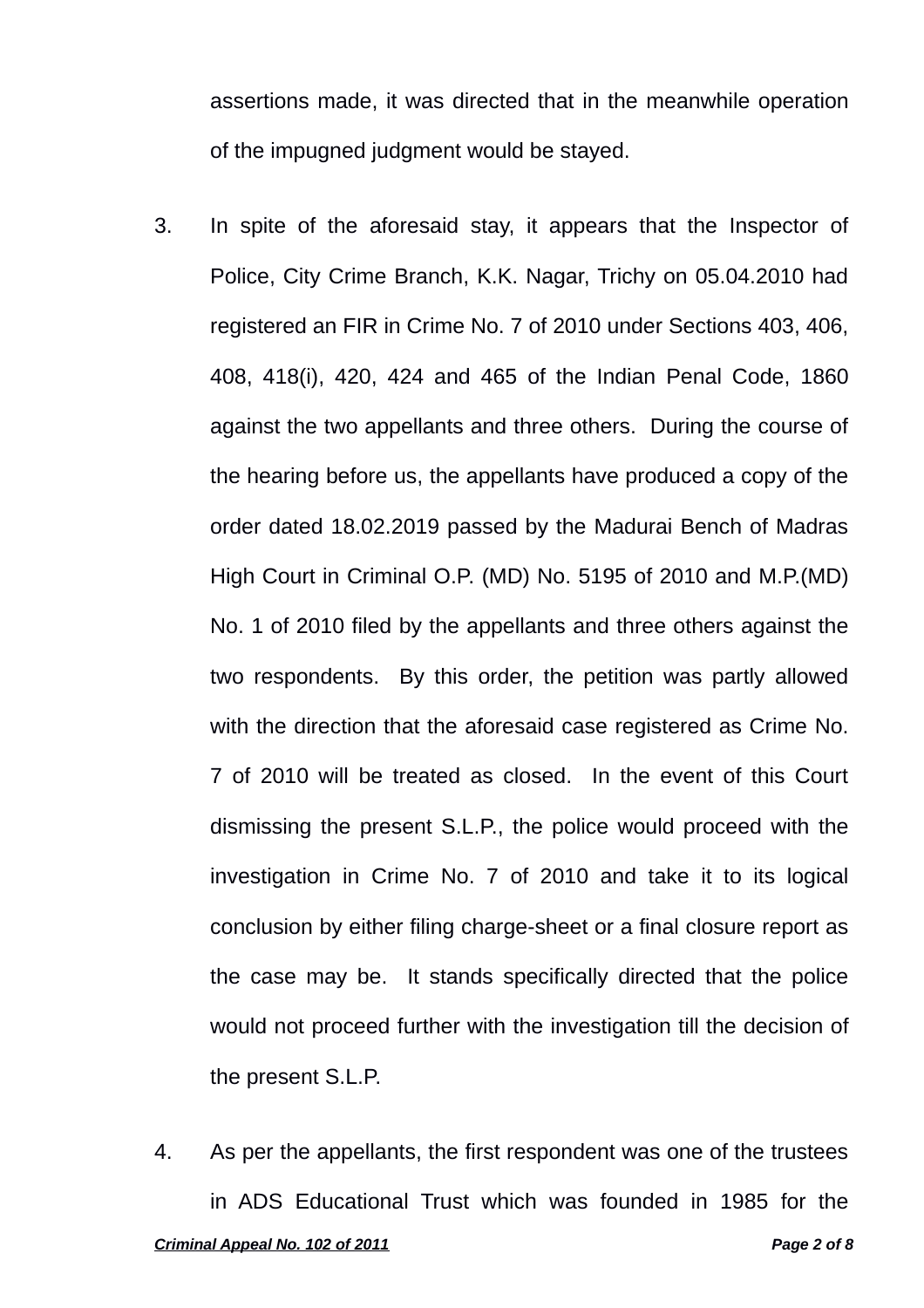purposes of giving and promoting education. The trust had started Sri Angalamman College of Engineering and Technology at Trichy in 1987. The first and second appellants before us are the Chairman and the Vice-Chairman respectively of this College. The appellants have submitted that the first respondent has no *locus standi* to file a criminal complaint and the complaint is intended only to wreak vengeance in view of the civil dispute, which is pending between the parties. The first respondent, it is alleged, was removed from service as she was found guilty of fraud and forgery.

5. While it is not possible to accept the contention of the appellants on the question of *locus standi,* we are inclined to accept the contention that the High Court could not have directed the registration of an FIR with a direction to the police to investigate and file the final report in view of the judgment of this Court in *Sakiri Vasu* v. *State Of Uttar Pradesh And Others[1](#page-2-0)* in which it has been *inter alia* held as under:

> "11. In this connection we would like to state that if a person has a grievance that the police station is not registering his FIR under Section 154 CrPC, then he can approach the Superintendent of Police under Section 154(3) CrPC by an application in writing. Even if that does not yield any satisfactory result in the sense that either the FIR is still not registered, or that even after registering it no proper investigation is held, it is open to the aggrieved person to file an application

<span id="page-2-0"></span><sup>1</sup> (2008) 2 SCC 409

*Criminal Appeal No. 102 of 2011 Page 3 of 8*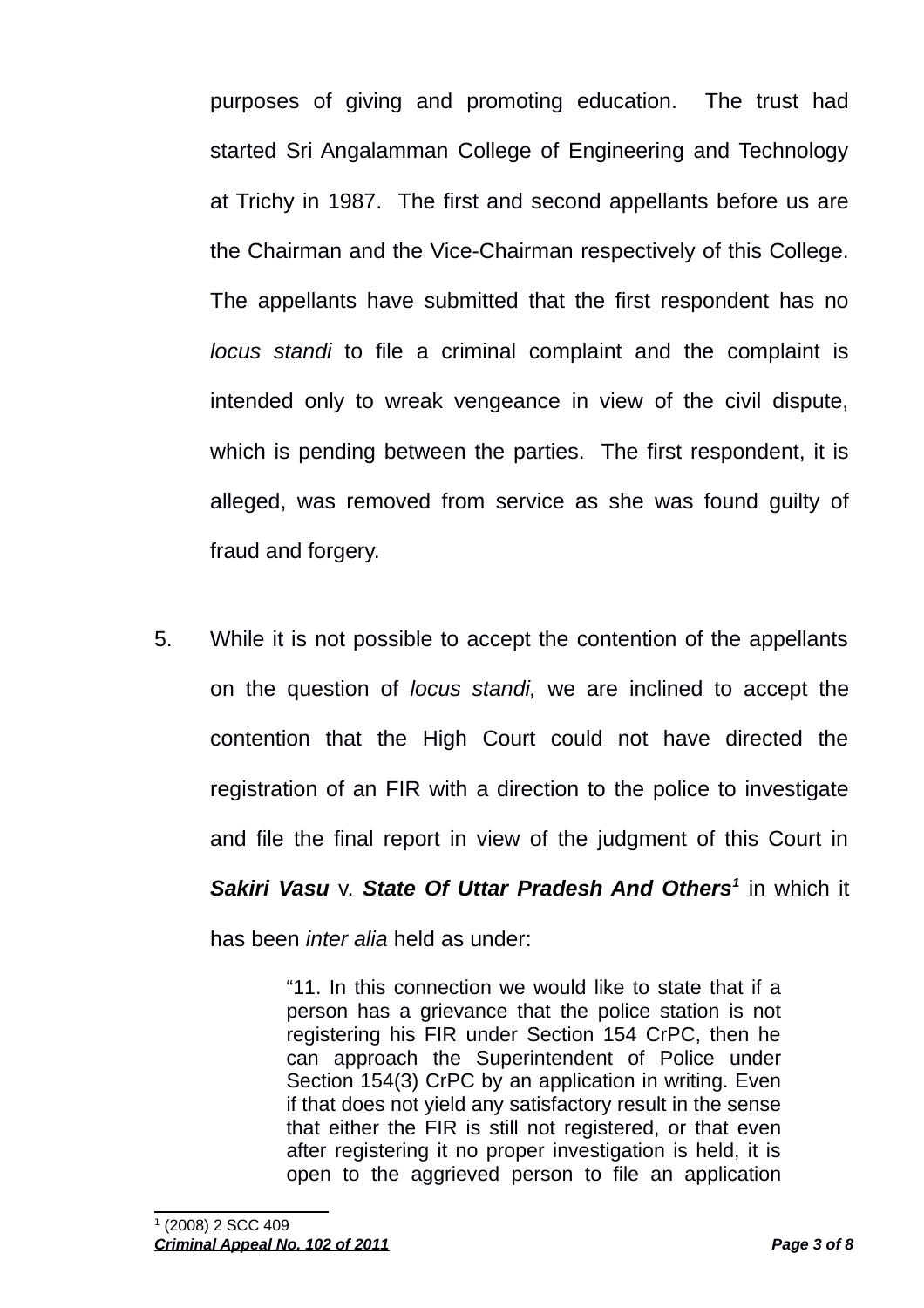under Section 156(3) CrPC before the learned Magistrate concerned. If such an application under Section 156(3) is filed before the Magistrate, the Magistrate can direct the FIR to be registered and also can direct a proper investigation to be made, in a case where, according to the aggrieved person, no proper investigation was made. The Magistrate can also under the same provision monitor the investigation to ensure a proper investigation.

12. Thus in *Mohd. Yousuf* v. *Afaq Jahan* this Court observed: (SCC p. 631, para 11)

"11. The clear position therefore is that any Judicial Magistrate, before taking cognizance of the offence, can order investigation under Section 156(3) of the Code. If he does so, he is not to examine the complainant on oath because he was not taking cognizance of any offence therein. For the purpose of enabling the police to start investigation it is open to the Magistrate to direct the police to register an FIR. There is nothing illegal in doing so. After all registration of an FIR involves only the process of entering the substance of the information relating to the commission of the cognizable offence in a book kept by the officer in charge of the police station as indicated in Section 154 of the Code. Even if a Magistrate does not say in so many words while directing investigation under Section 156(3) of the Code that an FIR should be registered, it is the duty of the officer in charge of the police station to register the FIR regarding the cognizable offence disclosed by the complainant because that police officer could take further steps contemplated in Chapter XII of the Code only thereafter."

13. The same view was taken by this Court in *Dilawar Singh* v. *State of Delhi* (JT vide para 17). We would further clarify that even if an FIR has been registered and even if the police has made the investigation, or is actually making the investigation, which the aggrieved person feels is not proper, such a person can approach the Magistrate under Section 156(3) CrPC, and if the Magistrate is satisfied he can order a proper investigation and take other suitable steps and pass such order(s) as he thinks necessary for ensuring a proper investigation. All these powers a Magistrate enjoys under Section 156(3) CrPC.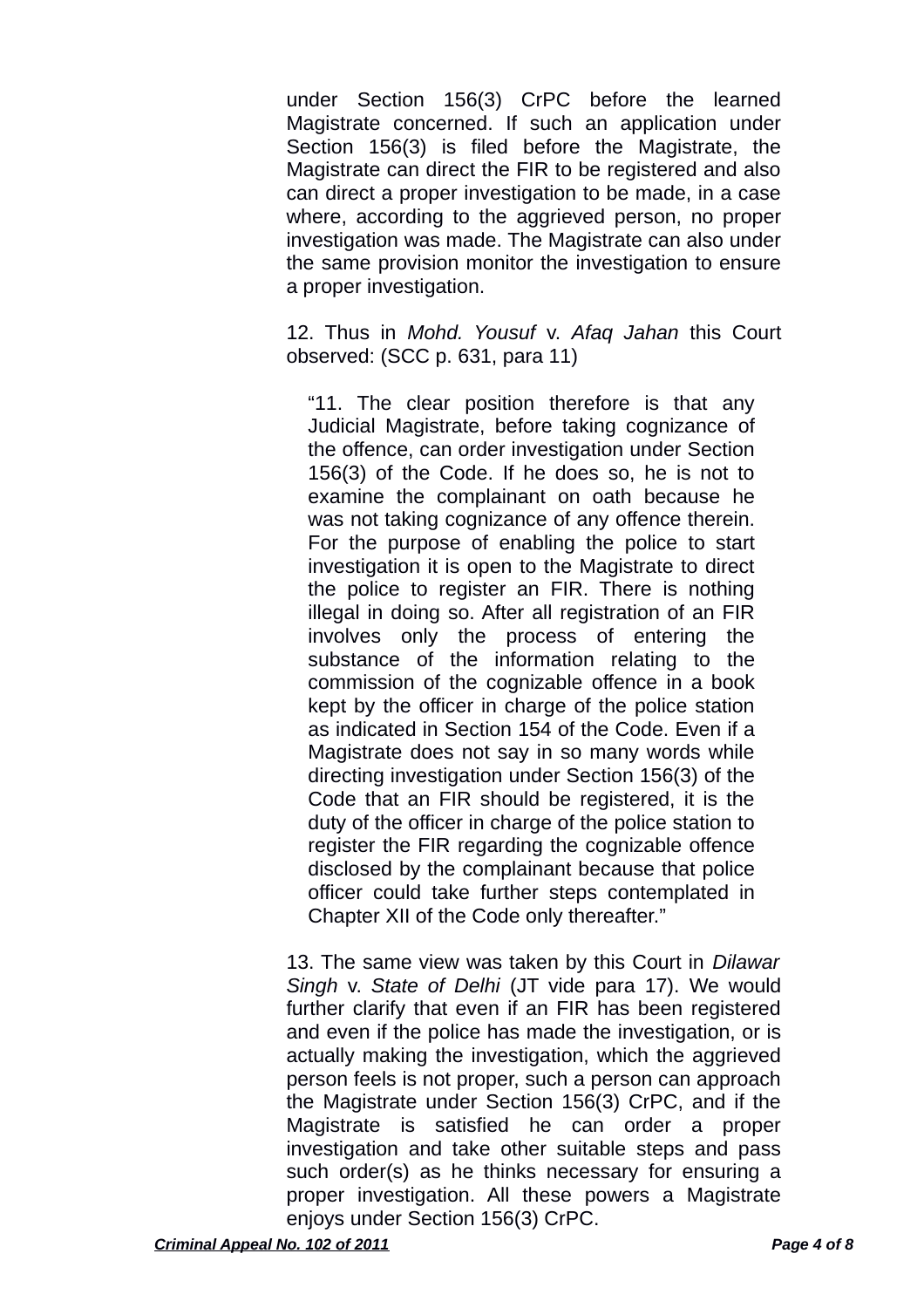14. Section 156(3) states:

"156. (3) Any Magistrate empowered under Section 190 may order such an investigation as abovementioned."

The words "as abovementioned" obviously refer to Section 156(1), which contemplates investigation by the officer in charge of the police station.

15. Section 156(3) provides for a check by the Magistrate on the police performing its duties under Chapter XII CrPC. In cases where the Magistrate finds that the police has not done its duty of investigating the case at all, or has not done it satisfactorily, he can issue a direction to the police to do the investigation properly, and can monitor the same.

16. The power in the Magistrate to order further investigation under Section 156(3) is an independent power and does not affect the power of the investigating officer to further investigate the case even after submission of his report vide Section 173(8). Hence the Magistrate can order reopening of the investigation even after the police submits the final report, vide *State of Bihar* v. *J.A.C. Saldanha* (SCC : AIR para 19).

17. In our opinion Section 156(3) CrPC is wide enough to include all such powers in a Magistrate which are necessary for ensuring a proper investigation, and it includes the power to order registration of an FIR and of ordering a proper investigation if the Magistrate is satisfied that a proper investigation has not been done, or is not being done by the police. Section 156(3) CrPC, though briefly worded, in our opinion, is very wide and it will include all such incidental powers as are necessary for ensuring a proper investigation.

18. It is well settled that when a power is given to an authority to do something it includes such incidental or implied powers which would ensure the proper doing of that thing. In other words, when any power is expressly granted by the statute, there is impliedly included in the grant, even without special mention, every power and every control the denial of which would render the grant itself ineffective. Thus where an Act confers jurisdiction it impliedly also grants the power of doing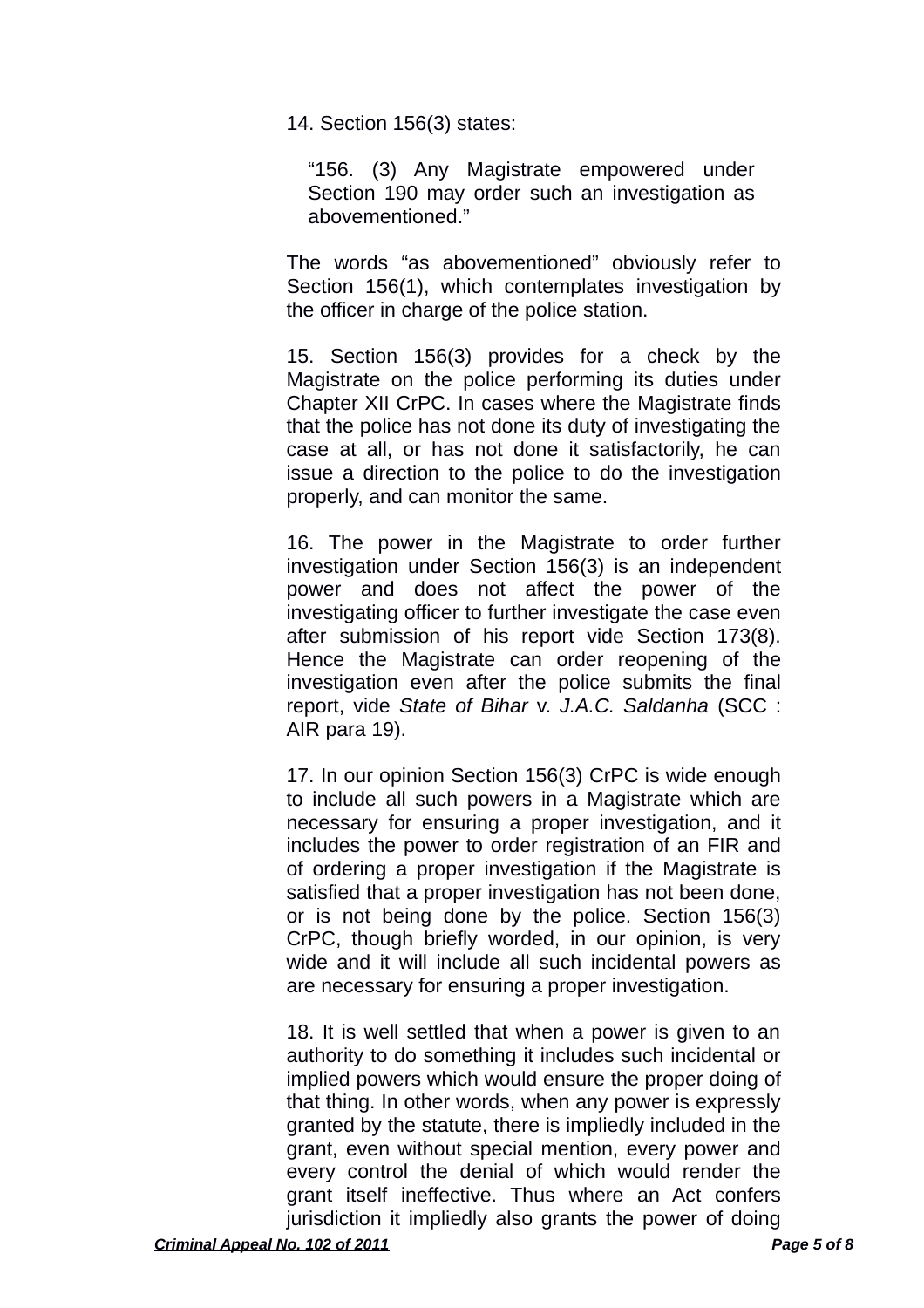all such acts or employ such means as are essentially necessary for its execution."

## 6. The said ratio has been followed in *Sudhir Bhaskarrao Tambe* v.

### *Hemant Yashwant Dhage and Others[2](#page-5-0)* , in which it is observed.

"2. This Court has held in *Sakiri Vasu* v. *State of U.P.*, that if a person has a grievance that his FIR has not been registered by the police, or having been registered, proper investigation is not being done, then the remedy of the aggrieved person is not to go to the High Court under Article 226 of the Constitution of India, but to approach the Magistrate concerned under Section 156(3) CrPC. If such an application under Section 156(3) CrPC is made and the Magistrate is, prima facie, satisfied, he can direct the FIR to be registered, or if it has already been registered, he can direct proper investigation to be done which includes in his discretion, if he deems it necessary, recommending change of the investigating officer, so that a proper investigation is done in the matter. We have said this in *Sakiri Vasu case* because what we have found in this country is that the High Courts have been flooded with writ petitions praying for registration of the first information report or praying for a proper investigation.

3. We are of the opinion that if the High Courts entertain such writ petitions, then they will be flooded with such writ petitions and will not be able to do any other work except dealing with such writ petitions. Hence, we have held that the complainant must avail of his alternate remedy to approach the Magistrate concerned under Section 156(3) CrPC and if he does so, the Magistrate will ensure, if prima facie he is satisfied, registration of the first information report and also ensure a proper investigation in the matter, and he can also monitor the investigation.

<span id="page-5-0"></span>4. In view of the settled position in *Sakiri Vasu case*, the impugned judgment of the High Court cannot be sustained and is hereby set aside. The Magistrate concerned is directed to ensure proper investigation into the alleged offence under Section 156(3) CrPC and if he deems it necessary, he can also recommend to the SSP/SP concerned a change of the investigating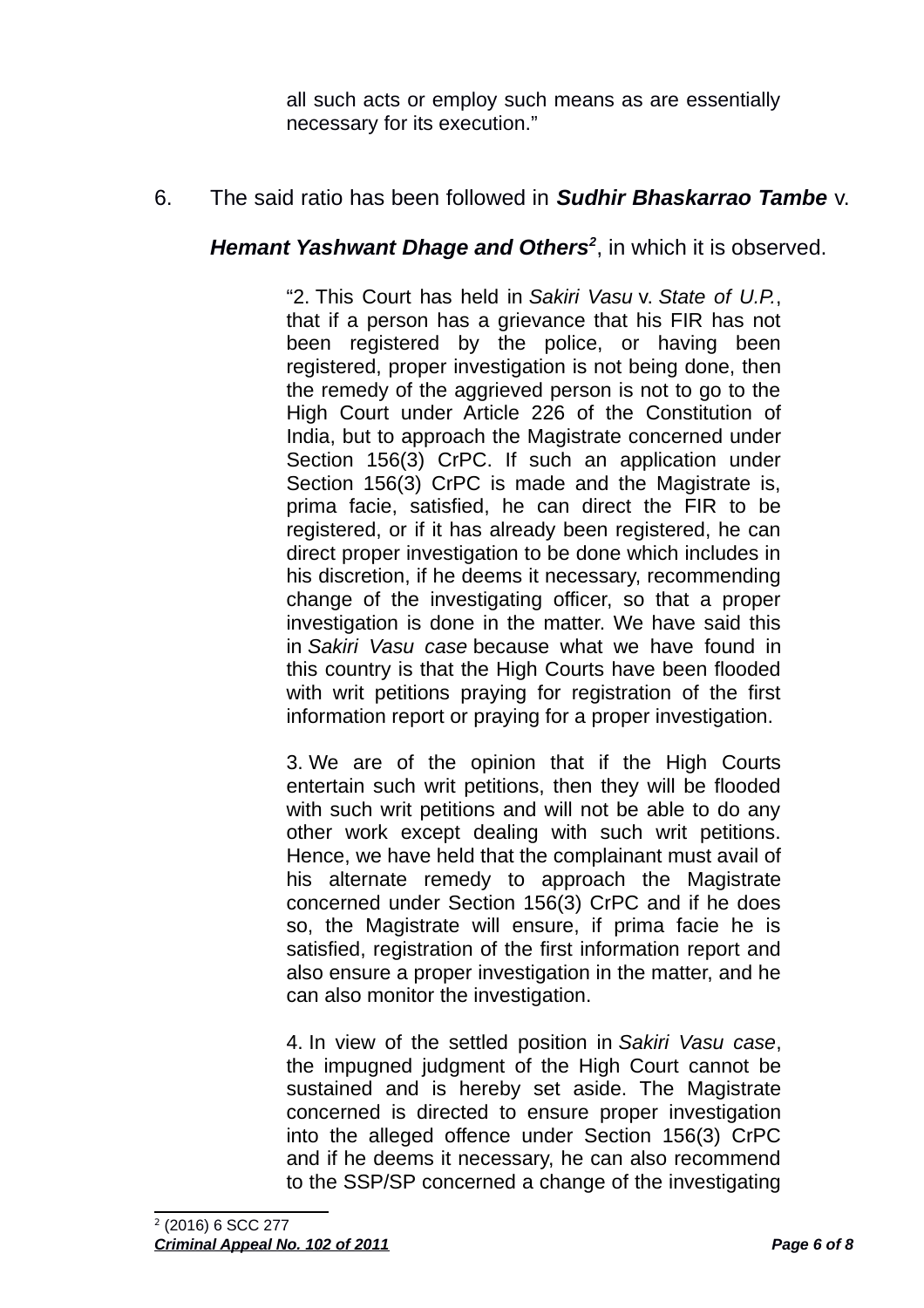officer, so that a proper investigation is done. The Magistrate can also monitor the investigation, though he cannot himself investigate (as investigation is the job of the police). Parties may produce any material they wish before the Magistrate concerned. The learned Magistrate shall be uninfluenced by any observation in the impugned order of the High Court."

- 7. We are also surprised and concerned at the registration of the FIR in Crime No. 7 of 2010, notwithstanding, the stay order passed by this Court while issuing notice by which the operation of the impugned judgment was directed to remain stayed.
- 8. In these circumstances, we would allow the present appeal and set aside the direction of the High Court for registration of the FIR and investigation into the matter by the police. At the same time, our order would not be an impediment in the way of the first respondent filing documents and papers with the police pursuant to the complaint dated 18.09.2008 and the police on being satisfied that a criminal offence is made out would have liberty to register an FIR. It is also open to the first respondent to approach the court of the metropolitan magistrate if deemed appropriate and necessary. Equally, it will be open to the appellants and others to take steps to protect their interest.
- 9. We would clarify that this Court has not expressed any opinion on merits and whether or not the complaint discloses any criminal